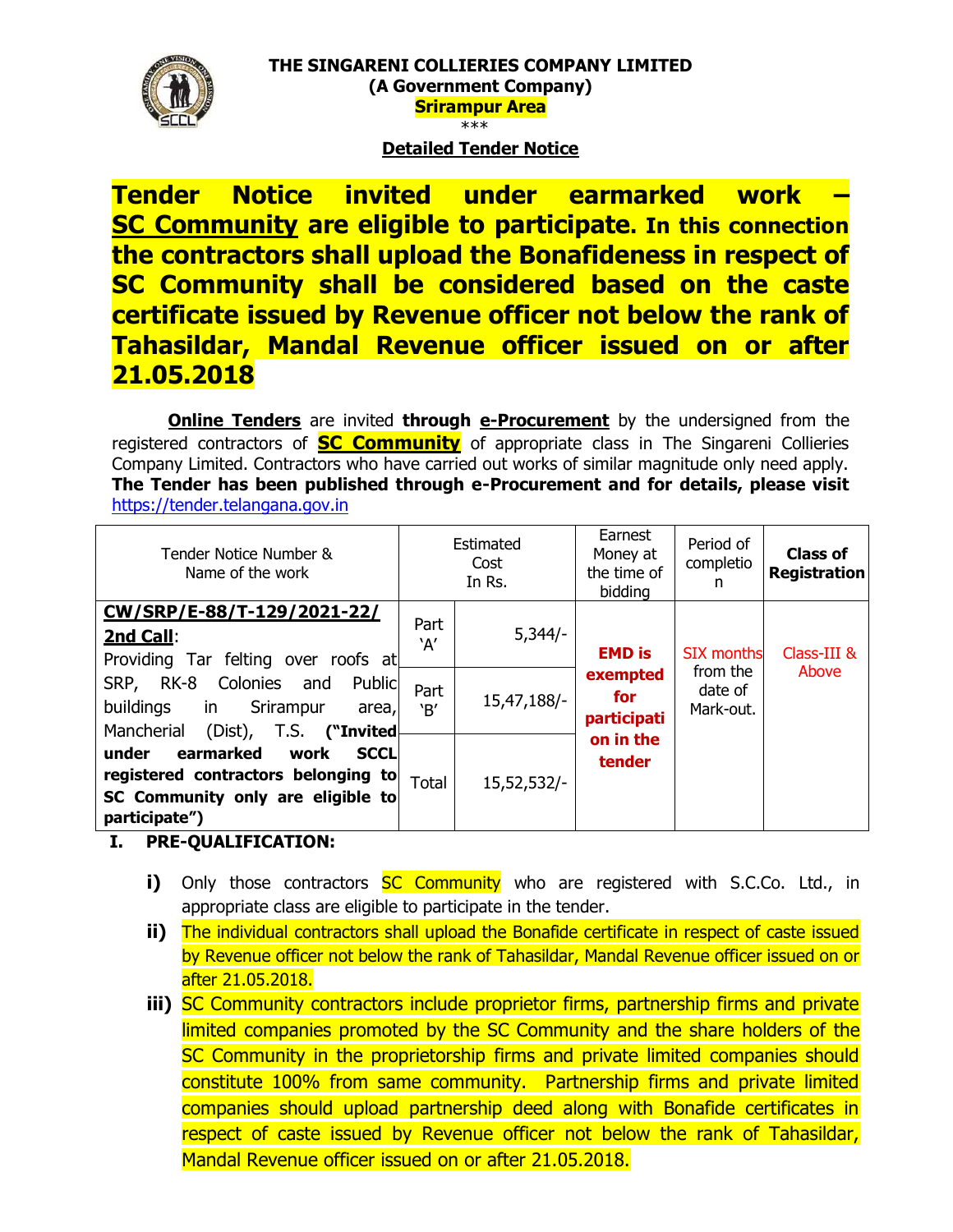### **II. E.M.D**

i) The EMD shall be 2.50% of the estimated cost  $(Part 'A' + Part 'B')$ . For this work EMD is exempted for participation in the tender & for concluding the agreement by successful contractor. However, required EMD of 2.5% of the estimated cost (ECV) shall be recovered from the running bills after expenditure of 25% of the concerned work.

### **III TENDERING PROCEDURE:**

- 1. The bidder shall scan and upload the following documents while participating in the tender.
	- a) Contractor registration certificate issued by SCCL valid as on the date of opening of bids.
	- b) The successful tenderer shall submit copy of **GST registration certificate/PAN card** at the time of concluding the agreement.
	- c) **The contractors shall upload the Bonafideness in respect of SC Community shall be considered based on the caste certificate issued by Revenue officer not below the rank of Tahasildar, Mandal Revenue officer issued on or after 21.05.2018**.

#### 2. **The Price Bid is provided in 2 parts.**

**Part 'A'** contains Schedule of quantities and rates for Cement & Steel to be issued by SCCL on Sale Invoice. Bidder is not allowed to quote for this and hence not uploaded on e-procurement.

Bidders are requested to go through special clauses provided in Part 'A'

**Part 'B'** contains schedule of quantities and rates for other construction items and uploaded on e-procurement to enable the bidders to quote their uniform percentage on this.

- 3. **The ceiling of tender premium shall be 5% for Part 'B'.**
- 4. The price bids of the bidders who have submitted the above documents will be opened on the specified date. In case of extension of the date of opening of bids, suitable corrigendum will be published in the e-procurement platform.
- 5. **Dates for submission / opening of bids:** (a) Tender documents can be down loaded from 08.00 P.M. on **18-06-2022.**
	- (b) Last date for Submission of Bids is **04-07-2022 up to 4.30 P.M.**
	- (c) The **Price Bids** will be opened **at 5.00 P.M. on 04-07-2022**, at the Office of **General Manager/SRP.**
- 6. The Tenderer has to keep his tender valid for **120 days** from the date of opening of price bids.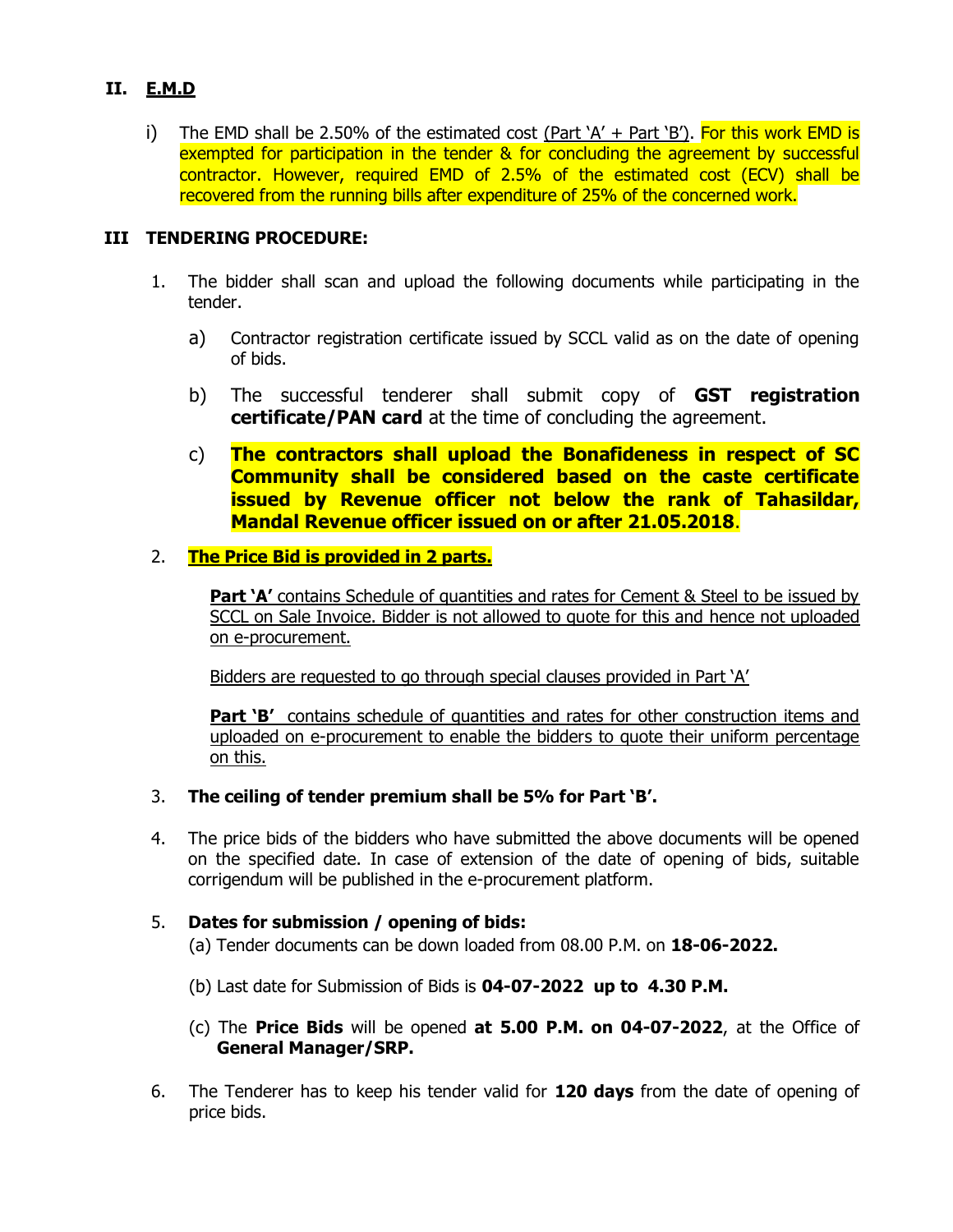## **IV. OTHER INFORMATION TO THE BIDDER:**

## 1. **Submission of hard copies of the documents & original E.M.D. instruments:**

The Department will notify the successful bidder for submission of hard copies of registration certificate and **Bonafide certificate** in respect of SC community uploaded at the time of bidding.

Further, the EMD of 2½% so recovered from the running bills towards performance of contract is to be kept valid for a period as given below (i.e., period of completion plus defect Liability Period Plus 03 months) as stated in pre paras.

| S.No | Tender No                              | <b>EMD validity period</b> |
|------|----------------------------------------|----------------------------|
|      | CW/SRP/E-88/T-129/2021-22/<br>2nd Call | 33 Months                  |

2. If any successful bidder fails to submit the above within the stipulated time, they will be suspended from participating in the tenders on procurement for a period of **three years.**

### 3. **e-Procurement Transaction Fee:**

The participating bidder should pay e-procurement Transaction Fee @ 0.03% on the estimated contract value **i.e. Part 'B'** of the work subject to prevailing ceiling amounts with GST online.

Further, successful bidder has to pay e-procurement corpus fund at 0.04% of Estimated Contract Value **i.e. Part 'B'** of the work subject to prevailing ceiling amounts before entering in to the agreement. However, there will not be any charges towards eprocurement fund in case of works with ECV less than and up to Rs.10 Lakhs.

### 4. **Conditional tenders will not be accepted.**

# 5. **Price Adjustment Clause: Price adjustment clause is applicable for this work.**

6. The undersigned reserves the right to accept any tender in full or in part or to reject any or all tenders without assigning reasons.